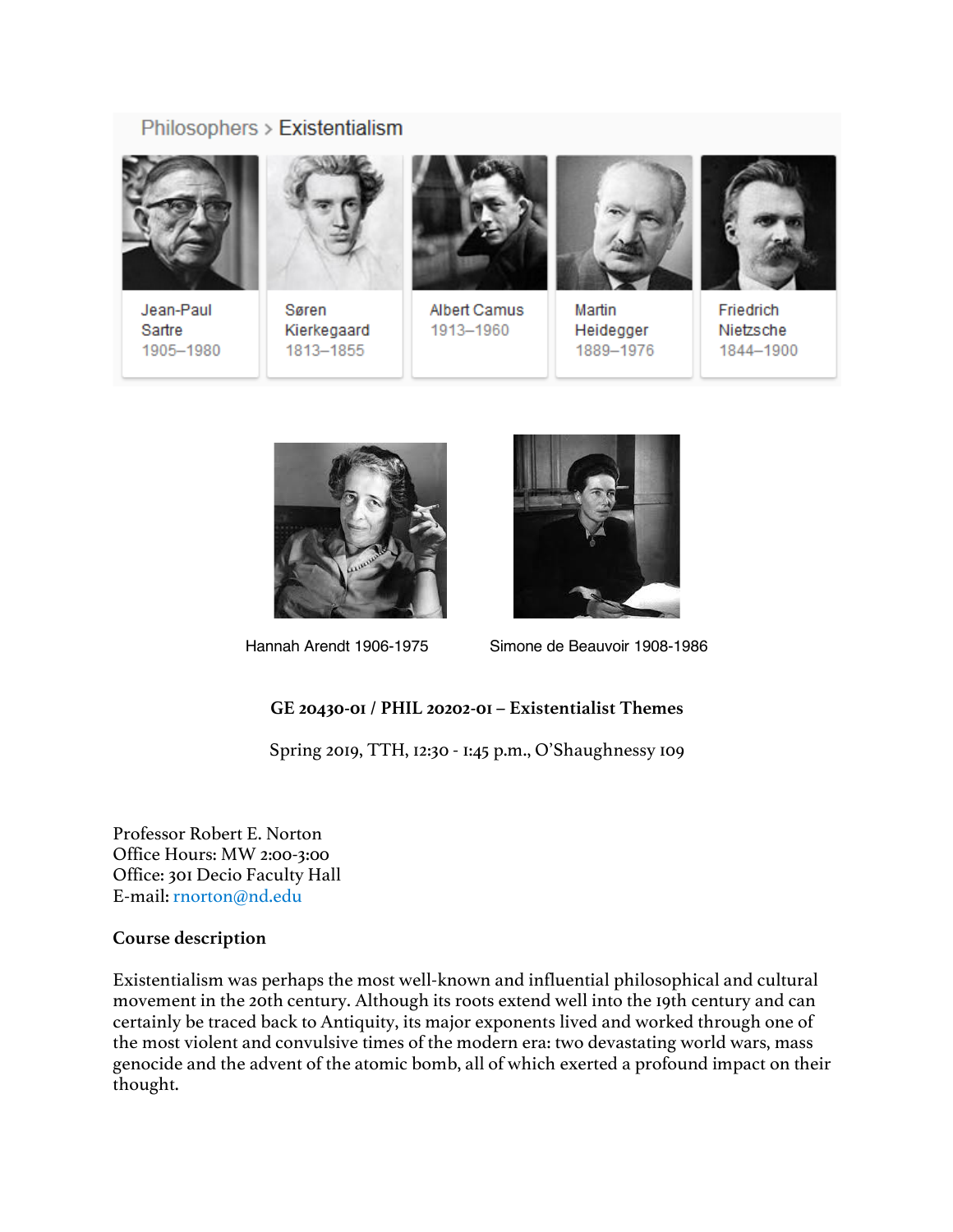While there is no consistent set of doctrines or unified methodology to existentialist thinking, there is a number of common themes and problems, particularly revolving around the issues of freedom, death, the existence of god, subjectivity, alienation, and the contemporary threat of nihilism. Here is one expression of some of the issues confronted by those whom we consider "existentialists":

From the Ancient Greeks we inherit the idea that the self is a "rational," "thinking," or "cognitive" being defined by an inherent purpose or telos. According to this conception, the drama of human life is played out in a thinking being's appraisal of its beliefs. Knowledge, not will -- truth, not passion -- assume center stage here. Against this "intellectualist" view of the self, existentialists emphasize another strand of Western civilization: our "Judeo-Christian" inheritance. Accordingly they emphasize the role of choice, decisions or "volition" in human life. For the existentialists, the drama of human life is less a matter of truth than will. Accordingly, they view desire, emotions, choice and chance in a decidedly more favorable light than traditional intellectualist philosophers.

In this class we will take up these issues by reading and examining key existentialist philosophical texts addressing, or at least raising, these themes, and consider some corresponding works of literary and filmic art in which they are dramatically enacted.

#### **Course equirements**

Students will write two papers over the course of the semester. The first paper (4-5 pages, due on **March 19**) will concentrate on the analysis and critique of a specific argument based on a specific reasoning. The second paper (8-10 pages, due on **April 30**) will be comparative in character. Paper topics will be chosen in consultation with me 3 weeks before the papers are due. The first paper will count for 20%, the second for 30% of the grade. In addition, students will take three written exams: a short pre-midterm test (**Feb. 21**, 20 minutes), a short postmidterm test (**Mar. 28**, 20 minutes) and a final exam (2 hours). The two tests will each count for 5%, the final exam for 30% of the grade. Attendance and participation in class will count for 10% of the grade. Participation includes making **at least** ten posts on the daily blog in Sakai for the course.

Students must familiarize themselves with the Honor Code on the University's website and pledge to observe its provisions in all written and oral work, including oral presentations, quizzes and exams, and drafts and final versions of essays.

#### **Required Texts**

Søren Kierkegaard, *Fear and Trembling* Fyodor Dostoevsky, *Notes from the Underground* Friedrich Nietzsche, *The Gay Science* Martin Heidegger, *Being and Time* Jean-Paul Sartre *No Exit* Samuel Beckett, *Waiting for Godot* Albert Camus, *The Stranger* Albert Camus, *The Myth of Sysiphus*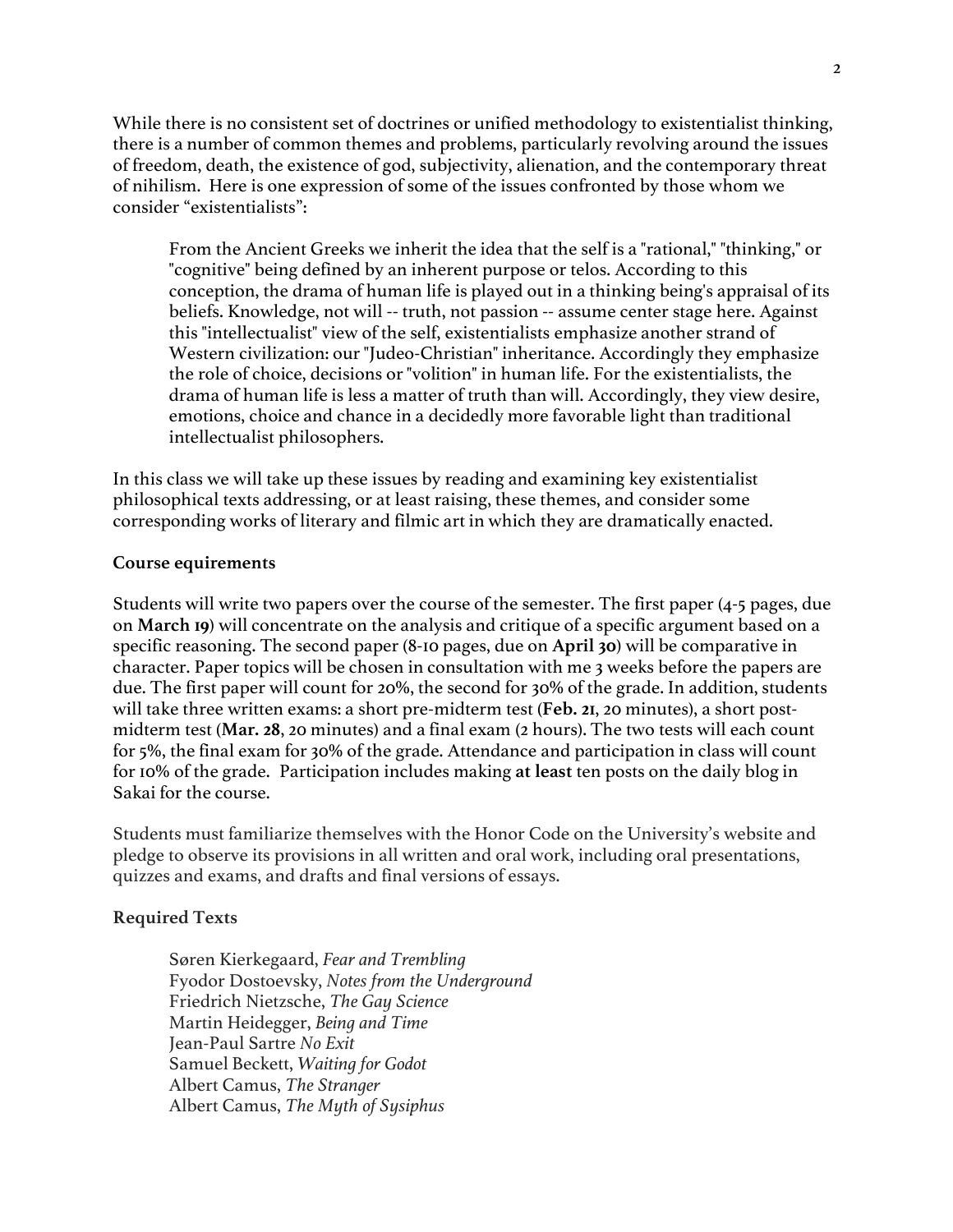Jean-Paul Sartre *Existentialism is a Humanism* Simone de Beauvoir *Ethics of Ambiguity* Hannah Arendt, *The Human Condition*

#### **Films**

Ingmar Bergman, *The Seventh Seal* Ingmar Berman, *Wild Strawberries*

## **Schedule**

*Week 1*

**Tuesday, Jan. 15**

Introduction

#### **Thursday, Jan. 17**

Søren Kierkegaard, *Fear and Trembling*, 1-59

*Week 2*

**Tuesday, Jan. 22**

Søren Kierkegaard, *Fear and Trembling*, 59-109

Thursday, Jan. 24

Fyodor Dostoevsky, *Notes from the Underground*, First Half (1-39)

### *Week 3*

#### **Tuesday, Jan. 29**

Dostoevsky *Notes from the Underground*, Second Half (39-91)

**Thursday, Jan. 31**

Friedrich Nietzsche, *The Gay Science*, Preface, § 1-4, 1-2, 11, 12, 14, 26-27, 37, 50, 56,58, 76, 108-112, 115, 122, 124, 125, 132, 143

### *Week 4*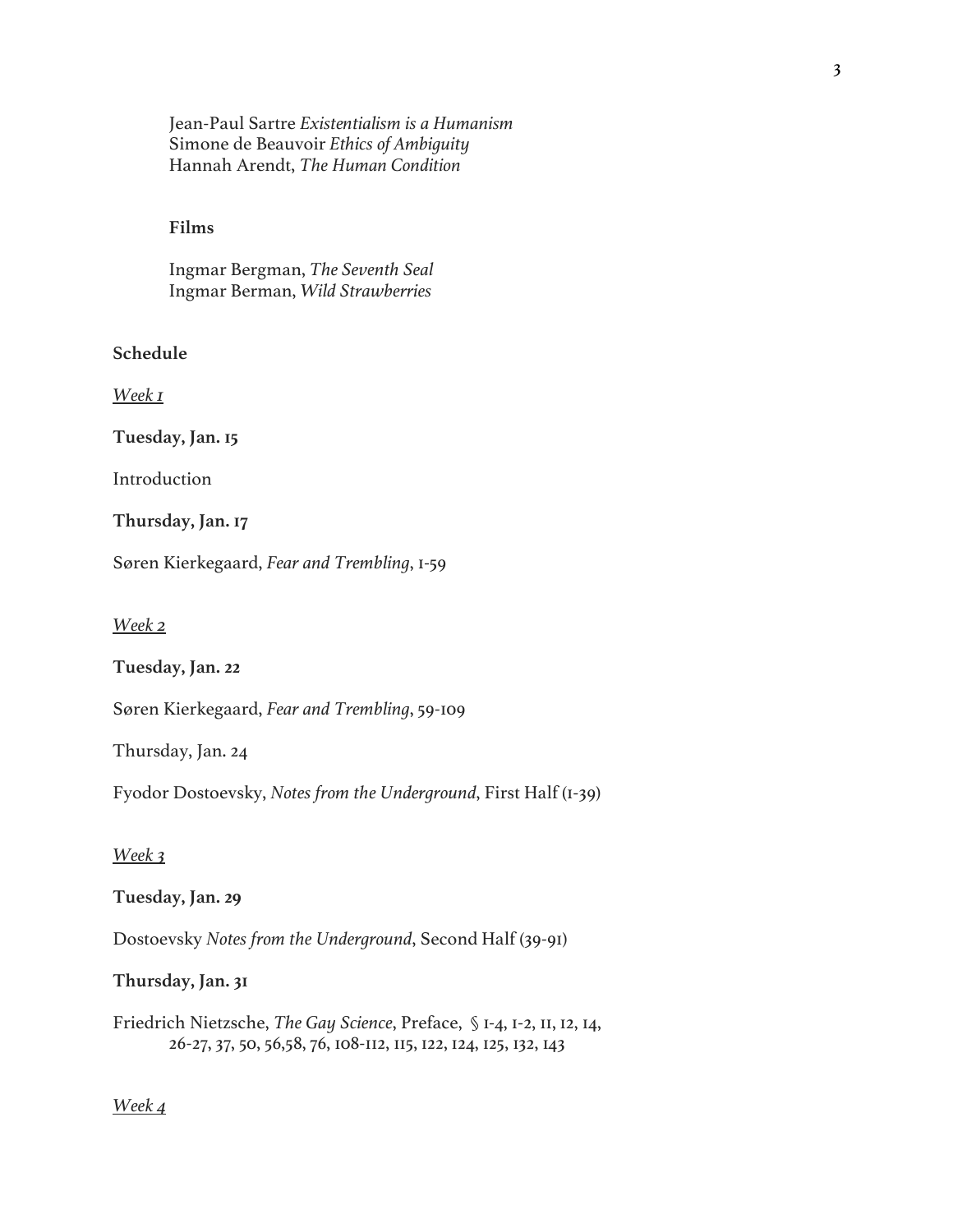### **Tuesday, Feb. 5**

Friedrich Nietzsche, *The Gay Science*, §276, 283, 285-291, 295, 299, 302, 307, 319, 328, 335, 343, 344-345, 347, 349, 354, 356, 357, 371, 374, 375, 377, 382, 383

**Thursday, Feb. 7**

Martin Heidegger, *Being and Time*, Introduction, 21-64

## *Week 5*

**Tuesday, Feb. 12** Martin Heidegger, *Being and Time*, 169-219 **Thursday, Feb. 14** Martin Heidegger, *Being and Time*, 279-311

*Week 6*

**Tuesday, Feb. 19**

NO CLASS

**Tuesday, Feb. 21**

NO CLASS -- \*\*\*Pre Mid-Term Test\*\*\*

*Week 7*

**Tuesday, Feb. 26**

Jean-Paul Sartre, *No Exit*, Ist half

**Thursday, Feb. 28**

Jean-Paul Sartre, *No Exit*, 2nd half

*Week 8*

Tuesday, Mar. 5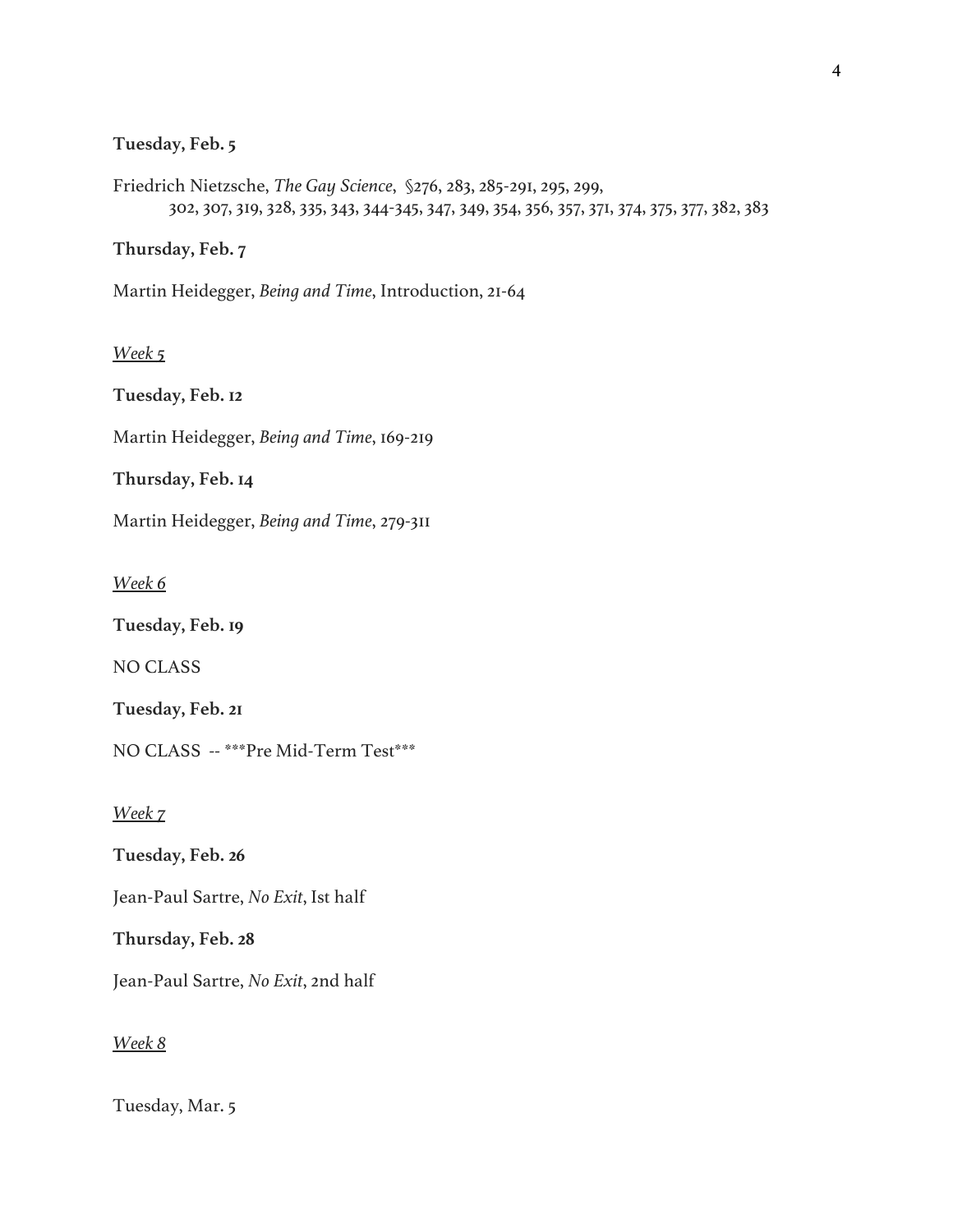Samuel Beckett, *Waiting for Godot*, 1st half

Thursday, Mar. 7

Samuel Beckett, *Waiting for Godot*, 2nd half

**March 9-17 Spring Break** \_\_\_\_\_\_\_\_\_\_\_\_\_\_\_\_\_\_\_\_\_\_\_\_\_\_\_\_

\_\_\_\_\_\_\_\_\_\_\_\_\_\_\_\_\_\_\_\_\_\_\_\_\_\_\_\_

*Week 9*

Tuesday, Mar. 19

Albert Camus, *The Stranger* Part One

Thursday, Mar. 21

Albert Camus, *The Stranger* Part Two

*Week 10*

**Tuesday, Mar. 26**

Albert Camus, *The Myth of Sysiphus*

**Thursday, Mar. 28**

Albert Camus, *The Myth of Sysiphus*

\*\*\*Post Mid-Term Test\*\*\*

*Week 11*

Tuesday, Apr. 2

Jean-Paul Sartre *Existentialism is a Humanism* 17-54

Thursday, Apr. 4

Jean-Paul Sartre, *Existentialism is a Humanism*, Discussion and Commentary on *The Stranger*, 54-98